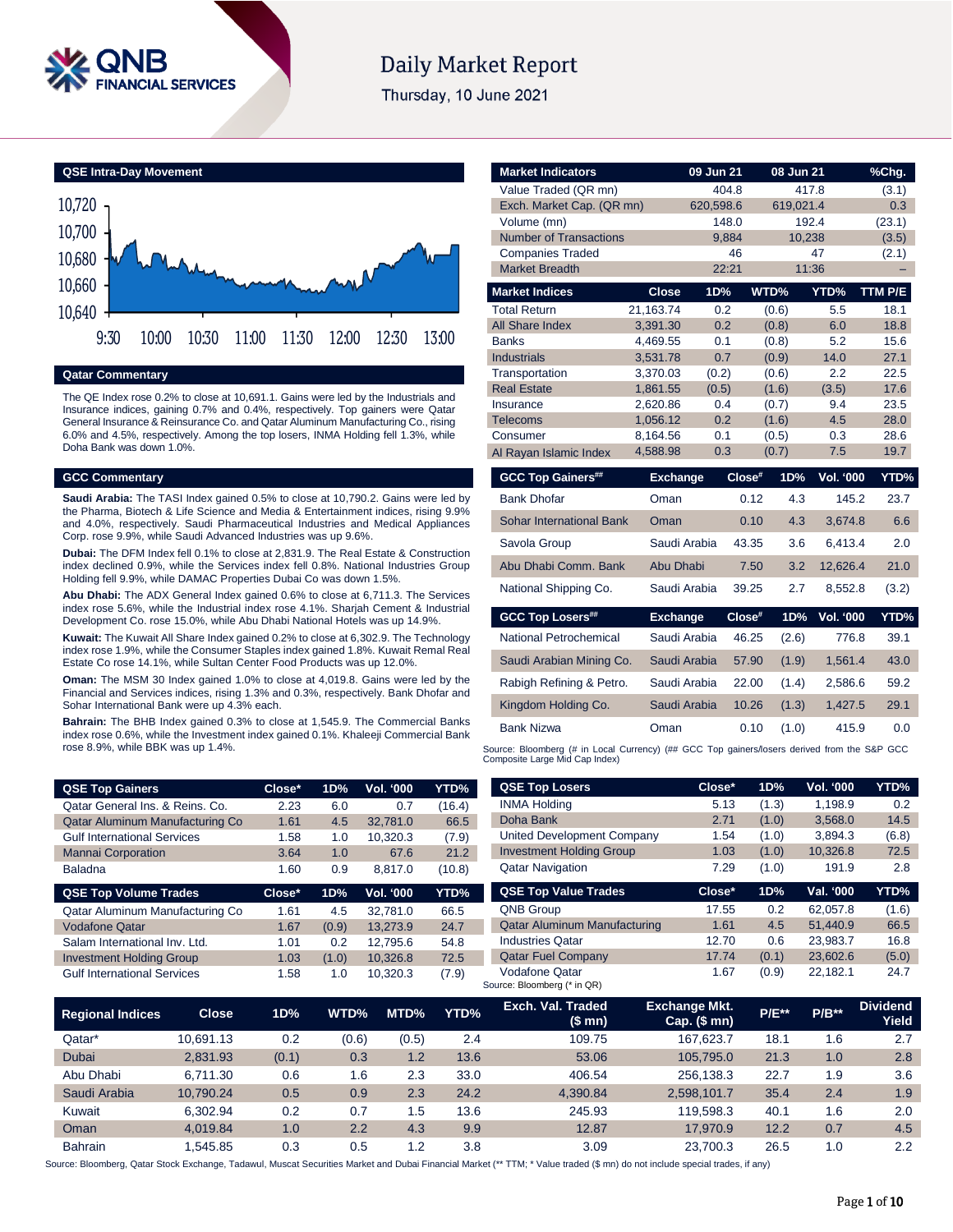## **Qatar Market Commentary**

- The QE Index rose 0.2% to close at 10,691.1. The Industrials and Insurance indices led the gains. The index rose on the back of buying support from GCC, Arab and foreign shareholders despite selling pressure from Qatari shareholders.
- Qatar General Insurance & Reinsurance Co. and Qatar Aluminum Manufacturing Co. were the top gainers, rising 6.0% and 4.5%, respectively. Among the top losers, INMA Holding fell 1.3%, while Doha Bank was down 1.0%.
- Volume of shares traded on Wednesday fell by 23.1% to 148.0mn from 192.4mn on Tuesday. Further, as compared to the 30-day moving average of 216.5mn, volume for the day was 31.6% lower. Qatar Aluminum Manufacturing Co. and Vodafone Qatar were the most active stocks, contributing 22.2% and 9.0% to the total volume, respectively.

| <b>Overall Activity</b>        | Buy %*   | Sell %* | Net (QR)         |
|--------------------------------|----------|---------|------------------|
| Qatari Individuals             | 38.98%   | 37.47%  | 6,109,714.9      |
| <b>Qatari Institutions</b>     | 18.44%   | 25.44%  | (28, 325, 255.0) |
| Qatari                         | 57.42%   | 62.91%  | (22, 215, 540.1) |
| <b>GCC Individuals</b>         | 0.40%    | 0.55%   | (613, 536.0)     |
| <b>GCC Institutions</b>        | 1.51%    | 0.93%   | 2,341,985.9      |
| <b>GCC</b>                     | 1.91%    | 1.48%   | 1,728,449.9      |
| Arab Individuals               | 10.82%   | 8.78%   | 8,268,215.8      |
| <b>Arab Institutions</b>       | $0.00\%$ | 0.01%   | (55, 332.0)      |
| Arab                           | 10.82%   | 8.79%   | 8,212,883.8      |
| <b>Foreigners Individuals</b>  | 2.51%    | 2.26%   | 1,042,691.2      |
| <b>Foreigners Institutions</b> | 27.34%   | 24.56%  | 11,231,515.2     |
| <b>Foreigners</b>              | 29.85%   | 26.82%  | 12,274,206.4     |

Source: Qatar Stock Exchange (\*as a % of traded value)

## **Ratings and Global Economic Data**

### **Ratings Updates**

| <b>Company</b>          | <b>Agency</b> | <b>Market</b> | Type* | <b>Old Rating</b> | <b>New Rating</b> | <b>Rating Change</b>     | Outlook                  | <b>Outlook Change</b>    |
|-------------------------|---------------|---------------|-------|-------------------|-------------------|--------------------------|--------------------------|--------------------------|
| <b>Aldar Properties</b> | Moody's       | Abu Dhabi     |       | $-$               | Baa∠              | $\overline{\phantom{0}}$ | $\overline{\phantom{0}}$ | $\overline{\phantom{0}}$ |

Source: News reports, Bloomberg (\* LTR – Long Term Rating)

### **Global Economic Data**

| <b>Date</b> | Market | Source                               | <b>Indicator</b>                 | Period | Actual  | <b>Consensus</b>         | <b>Previous</b> |
|-------------|--------|--------------------------------------|----------------------------------|--------|---------|--------------------------|-----------------|
| 06/09       | US     | Mortgage Bankers Association         | <b>MBA Mortgage Applications</b> | 04-Jun | $-3.1%$ | $\overline{\phantom{0}}$ | $-4.0%$         |
| 06/09       | Japan  | Bank of Japan                        | Money Stock M2 YoY               | May    | 7.9%    | 8.4%                     | 9.2%            |
| 06/09       | Japan  | Bank of Japan                        | Money Stock M3 YoY               | May    | 6.9%    | 7.0%                     | 7.8%            |
| 06/09       | China  | <b>National Bureau of Statistics</b> | <b>CPI YoY</b>                   | May    | 1.3%    | 1.6%                     | 0.9%            |
| 06/09       | China  | <b>National Bureau of Statistics</b> | PPI YoY                          | May    | $9.0\%$ | 8.5%                     | 6.8%            |

Source: Bloomberg (s.a. = seasonally adjusted; n.s.a. = non-seasonally adjusted; w.d.a. = working day adjusted)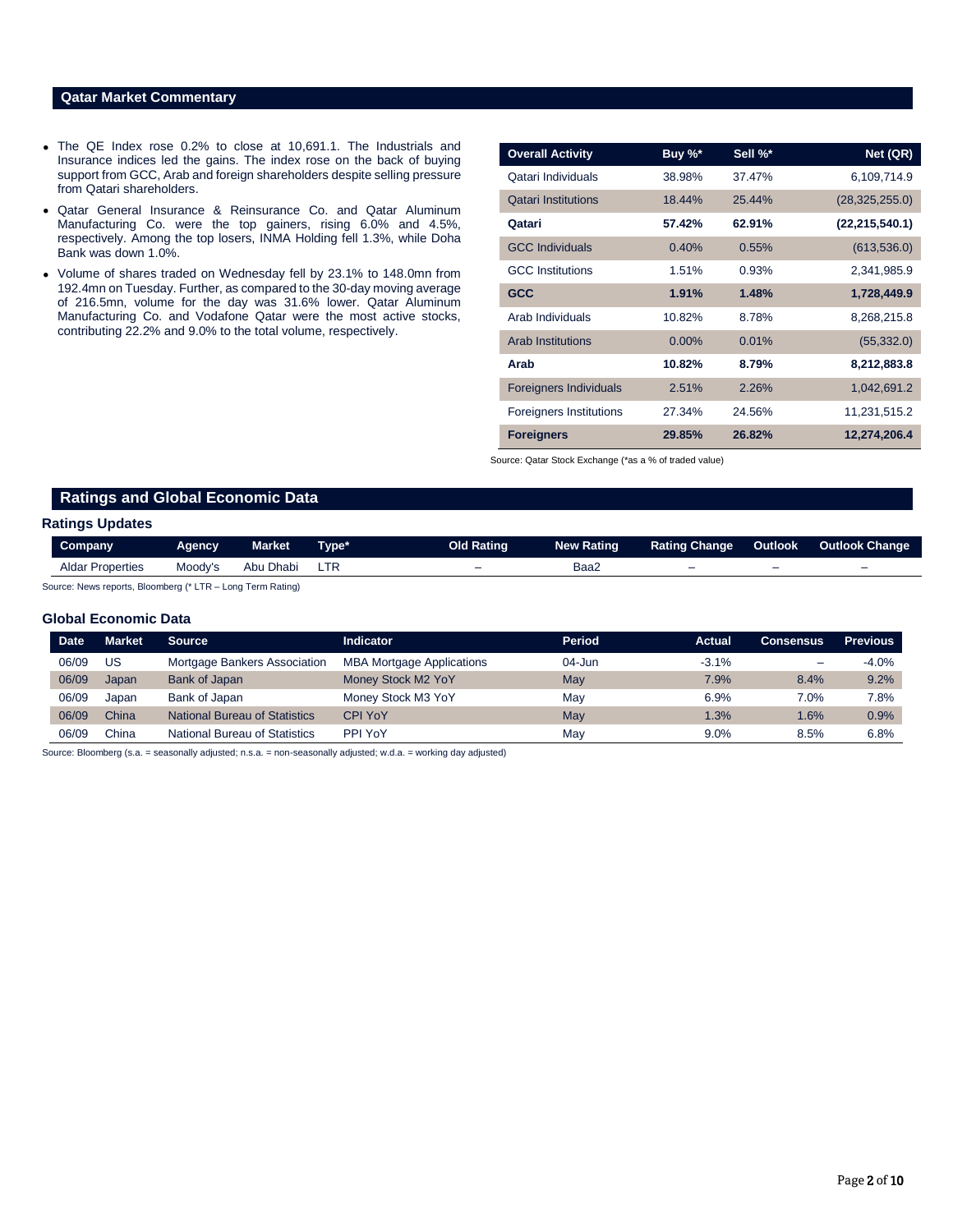### **Qatar**

- **QSE to launch its sustainability benchmark index by October –** The Qatar Stock Exchange (QSE) will launch its sustainability benchmark index for the listed companies by October this year as Doha seeks to be a niche ESG (environment social governance) market in the region. Moreover, the bourse is awaiting the listing of a small and medium enterprise (SME), another exchange traded fund (ETF) and a real estate investment trust (REIT), QSE Chief Executive Rashid bin Ali Al-Mansoori told a webinar 'Economic Development in Qatar and Opportunities', organized by Doha Bank. The QSE is expecting at least \$1.5bn foreign funds from passive investors and much more from active funds in view of allowing up to 100% foreign ownership limit in the listed companies. The bourse, which has lined up several initiatives such as the launching of derivatives, is also making it mandatory for the listed companies to ensure ESG regime by 2023, a period when it will become eligible for the advanced market status from the present emerging ones. (Gulf-Times.com)
- **IGU: NFE project to 'reposition' Qatar as world leader in LNG liquefaction capacity –** The multi-billion dollar North Field East (NFE) project will "reposition Qatar as the world leader" in terms of liquefaction capacity, overtaking Australia, the International Gas Union (IGU) has said in a report. Qatar Petroleum has taken the final investment decision for the NFE project, the world's largest LNG project, which will raise Qatar's LNG production capacity from 77mn tons per year (mtpy) to 110mtpy. The project involves the construction of four new LNG mega-trains with a capacity of 8mtpy, the IGU said in its 'World LNG Report 2021'. This year's global LNG trade increased to 356.1mn tons, a small increase of 1.4mn tons compared to 2019, but another year of consecutive growth in LNG trade despite COVID-19 related impacts on the supply and demand sides, noted Joe M Kang, president, IGU. This was mostly supported by increased exports from the US and Australia, together adding 13.4mn tons of exports. Asia Pacific again imported the most volumes in 2020, together accounting for more than 70% of global LNG imports. Asia also accounted for the largest growth in imports in 2020 – adding 9.5mn tons of net LNG imports compared to 2019. Global LNG market pricing experienced a turbulent year. Spot prices of cargoes trading in the Atlantic and Asia Pacific basins plummeted to record lows in the first six months, before reaching record highs at the start of 2021. (Gulf-Times.com)
- **Italy woos Qatari investors with €248bn recovery plan –** Italy, which recently announced its €248bn pandemic recovery plan, offers foreign investors including those from Qatar, with a wide range of opportunities in an improved foreign investment climate, Italy's Ambassador to Qatar HE Alessandro Prunas has said. Prunas was speaking at the 'Doing Business in Italy' webinar which was jointly hosted by McNair Chambers and the Italian Embassy in Doha. Citing the latest available data, Prunas said that Qatari investments in Italy are currently valued at €6bn. "Italy is one of the main manufacturing countries in the world, and among the top 20 countries in the world for partner for foreign capital stocks. There's a wide range of opportunities for foreign investors. Venture capital also provides profitable opportunities," Prunas said. He also highlighted that Italy ranked first in Europe for the number of startups, scaleups, and innovative companies with the highest profit in terms of turnover according to the Financial Times 1000 Europe's Fastest Growing Companies 2021 Index. (Peninsula Qatar)
- **OIL TENDER: Qatar's QPSPP offers DFC, LSC for August loading –** Qatar offered Deodorized Field Condensate and Low-

Sulfur Condensate for loading in August, according to a tender document. Cargo size 500k-1mn barrels. Bids are due from 12:30pm Doha time on June 15, valid until 5pm on June 16. (Bloomberg)

- **Petronet talking to Qatar for more LNG –** Petronet LNG is talking to major suppliers such as Qatar for additional volumes as it plans to expand processing at Dahej and Kochi terminals, CEO Akshay Kumar Singh said on a call with reporters after fourthquarter earnings. Dahej plant on India's west coast is being expanded to 22.5 mtpa from 17.5 mtpa now; utilization of Kochi terminal in southern India can rise to 6.5 mtpa from 1.5 mtpa. Qatar is a preferred supplier because of proximity, but Petronet is not looking at investing in Qatar LNG projects. Petronet is hoping Qatar meets India's price expectations as the South Asian nation's gas requirement is guided by price, Singh said. Current long-term contract with Qatar for 7.5 mtpa is valid until 2028, co. has time till December 2023 for a renewal. (Bloomberg)
- **Qatar witnesses 28.4% YoY growth in number of building permits issued in May –** Qatar has witnessed a strong 28.4% YoY growth in the total number of building permits issued this May, mainly paced by a strong double-digit growth in permits issued in Al Rayyan, Doha, Al Wakra and Al Daayen municipalities, amidst additional COVID-19 related restrictions, according to the official data. Qatar issued a total of 348 building permits in May 2021 with Al Rayyan, Doha and Al Wakra municipalities together constituting as much as 71% of the total; said the figures released by the Planning and Statistics Authority (PSA). In its latest data, the PSA reported that of the total number of new building permits issued, Al Rayyan constituted 31% or 109 permits, Doha (21% or 72 permits), Al Wakra (19% or 65 permits), Al Daayen (16% or 54 permits), Umm Slal (5% or 18 permits), Al Khor (4% or 15 permits), Al Shahaniya (3% or 12 permits) and Al Shamal (1% or three permits). The Al Rayyan municipality registered a stupendous 91.2% yearly growth in the building permits issued in May 2021, followed by Doha 33.3%, Al Wakra 27.5%, Al Daayen 25.6% and Al Khor 7.1%; whereas Umm Slal witnessed 43.8% decline, Al Shamal 40% and Al Shahaniya 20%. (Gulf-Times.com)
- **16 new factories set up in first quarter this year –** The manufacturing industry has contributed over QR10bn to Qatar's GDP in the fourth quarter of 2020, according to a tweet by the Ministry of Commerce and Industry (MoCI). The infographics posted on the Ministry's official Twitter handle also indicate that Qatar added 16 new factories to its manufacturing sector. A recent KPMG report stated that Qatar's efforts to promote local manufacturing are expected to boost production value for the sector by approximately 30% in the next few years. The growth in the industry would create over 100,000 job opportunities by 2025, the report added. According to the 'Industry Indicators First Quarter 2021' infographics posted yesterday, QR10.254bn from manufacturing industries improved the 2020 Q4 GDP and added 1,038 workers. In other indicators of the growing sector, the rate of compliance of factories with industrial requirements was put at 80 percent. Also, Industrial Development Services are delivered at an average time of four days. Industrial-Manufacturing Production Index in January 2021 reached 108.6 while Industrial Production Index (IPI) was 107.1 Qatar's diversification drive from a carbon-based economy into a more sustainable model has seen the rise of other sectors like tourism, fintech, banking, agricultural production, and, more importantly, the manufacturing industry. Also, through the Qatar National Manufacturing Strategy 2018-2022, which aims to accelerate growth in the sector to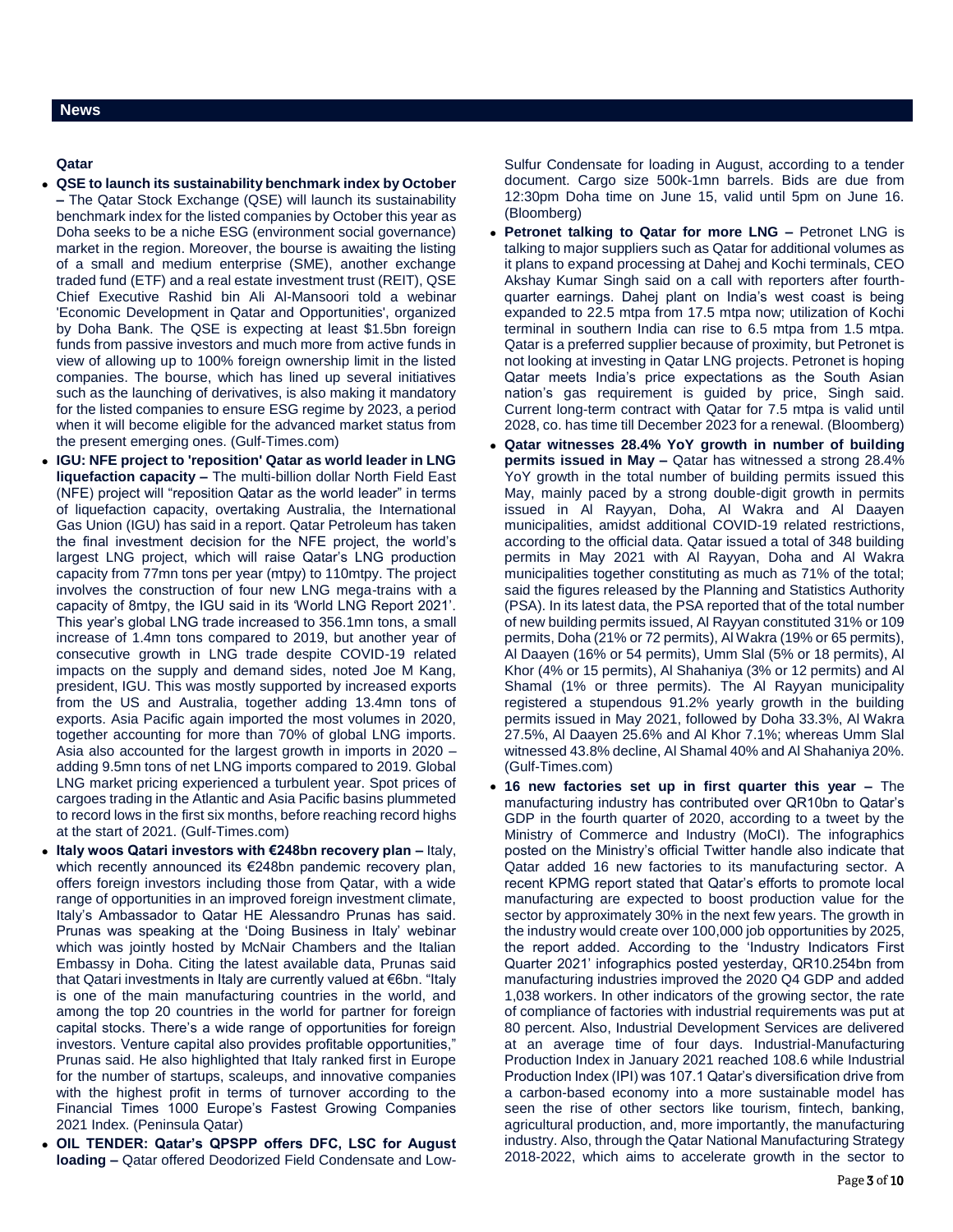develop and diversify the Gulf state's economy, Qatar launched the comprehensive plan to provide the conditions necessary for a vibrant manufacturing sector. (Peninsula Qatar)

- **QFC eyes 'growth engine' Asia in expansion plan –** The Qatar Financial Center (QFC) is increasingly targeting Asia, which is set to be the world's growth engine for the next decade. "Asia is the next destination for growth as I don't see growth coming from Europe. There will be growth in the US but Asia will be taking the growth levels into next decade," QFC Authority chief executive Yousuf bin Mohamed Al-Jaida told a webinar on 'Economic Development in Qatar and Opportunities', organized by Doha Bank. Stressing that Asia will continue to be an important continent for Qatar; he said "we intend to invest in Asia for the future." Terming that the Asian markets have always been "significant" to Qatar, he pointed out that the bulk of the country's exports went to the Asian countries. According to the latest data from the Planning and Statistics Authority, the rebound in the country's merchandise trade has been mainly on account of robust high two-digit expansion in exports, especially to Asian countries. The Asian region accounted for more than 64% of Qatar's exports, with Japan, China and India occupying the first three slots. (Gulf-Times.com)
- **QFC signs agreements with top Russian organizations to promote mutual investment, innovation –** Represented by a high-level delegation at the 24th edition of St Petersburg International Economic Forum (SPIEF) 2021, the Qatar Financial Centre (QFC), a leading onshore financial and business center in the region, signed six memoranda of understanding (MoUs) and one letter of intent with leading organizations from Russia's investment, technology, and innovation ecosystem, aimed at promoting investment in Qatar's wider business landscape. The diverse range of MoUs, inked during SPIEF 2021, focus on strengthening the long-term strategic business and investment exchange between Qatar and Russia. (Gulf-Times.com)
- **QDB incubator QBIC launches third wave of Lean Manufacturing Program –** Mena region's leading mixed-use business incubator, Qatar Business Incubation Center (QBIC) – founded by QDB – launched the third wave of the Lean Manufacturing Program (LMP), aimed at developing the manufacturing capabilities of local emerging companies and taking them to new levels. Candidate projects are to receive sixweeks of training on the most important aspects of plant operation and product development. LMP targets manufacturing projects in Qatar to support national and local industries. Participants in the program are trained to develop their ideas leveraging the advice of local and international experts and partners. In this wave, a large number of applications were received from ambitious and promising projects and companies, and some 15 companies were selected for the program to receive education, training, and development. (Gulf-Times.com)
- **Qatar Chamber supports efforts to boost joint Arab investments –** Qatar Chamber (QC) Chairman Sheikh Khalifa bin Jassim Al-Thani headed the Chamber's delegation participating in 131st meeting of the Union of Arab Chambers and the 55th meeting of the Federation of GCC Chambers which were convened in Dubai. The meetings were attended by a number of chairpersons and board members of Arab and GCC chambers. In a statement to the press, the QC chairman stressed Qatar's support for the joint Arab work in all fields, noting that Qatar Chamber supports all efforts aiming at developing intra-Arab trade and increasing joint Arab investments. He also pointed out to the continuing co-ordination between Arab chambers of commerce and industry and strenuous efforts made by the Union of Arab Chambers to enhance trade among Arab countries and mutual investments and achieve the desirable Arab economic integration. (Gulf-Times.com)
- **HSBC Qatar appoints new Chief Operating Officer –** HSBC Qatar appointed Laura Dunn as Chief Operating Officer, the first woman to be appointed in this role in the bank in the country. "I am very pleased with Laura's appointment as the Chief Operating Officer in Qatar. Laura has extensive experience in banking and finance, especially in banking operations and will add tremendous value to the senior leadership of the bank," said Abdul Hakeem Mostafawi, CEO of HSBC in Qatar. Dunn started her career in banking and finance in 2005 as market risk manager with Dresdner Kleinwort Investment Bank and by 2017 she was the chief operating officer for Global Transaction Banking Finance at Deutsche Bank in Germany. She joined HSBC in Qatar in 2019 as Country head (Operations) where she played an important role in leading and managing the operations during the most difficult period of COVID-19. (Gulf-Times.com)
- **QFCRA commences program on International Financial Systems –** The Qatar Financial Centre Regulatory Authority (QFCRA) announced the commencement of the Program on Essentials of International Financial Systems, which is a collaboration between the Program on International Financial Systems (PIFS) and Harvard Law School Executive Education to deliver training programs for financial regulators. The intensive eight-week program for Qatari nationals offers participants indepth training in international financial markets, corporate finance, and financial market regulation. The program will be delivered by leading experts from the financial services sector and academia, including Harvard Law School and Columbia Law School. (Gulf-Times.com)
- **Qatar to achieve herd immunity in a month –** Qatar is expected to achieve herd immunity against COVID-19 in a month, said a senior health official yesterday. "We will be among the first countries to get the herd immunity in one month from now assuring that we can open in the coming months very soon for tourism. We will prefer vaccinated people in the first stage and then we can evaluate every case. The system is more sustainable for that," said Sheikh Dr. Mohammed bin Hamad Al Thani, Director of Public Health at the Ministry of Public Health. He was speaking during a virtual conference titled 'Qatar Economic Development and Opportunities', hosted by Doha Bank. Qatar's rapid pace of mass vaccination drive has yielded positive results. More than half of the adult population has fully been vaccinated against COVID-19. According to the data from the Ministry of Public Health (MoPH), 51% of total population (16 years and above) has received both doses of the COVID-19 vaccine. (Peninsula Qatar)

### **International**

 **Senators discuss US infrastructure deal that avoids tax hikes –** A bipartisan group of 10 senators is discussing whether it is possible to revitalize US roads and bridges without raising taxes, lawmakers said on Wednesday, a day after President Joe Biden rejected a separate Republican proposal. Revamping America's infrastructure is a high priority for Biden, but his sweeping \$1.7tn proposal has run into trouble in a Congress only narrowly controlled by his fellow Democrats, making Republican support pivotal. Republican Senator Mitt Romney told reporters that members of the group have reached "tentative conclusions" on their plan. It is expected to total nearly \$900bn. A Democratic member of the group, Senator Jon Tester said he would be willing to look at funding an infrastructure plan without raising taxes - though he was not committed to that approach. Some liberal members of Biden's Democratic Party -- which holds razor-thin majorities in both chambers of Congress -- have become frustrated by the long-running talks, and worried they will lead to a far smaller deal that does not include party priorities including funding for schools and home health care. The bipartisan group includes Republicans Romney, Rob Portman, Bill Cassidy, Susan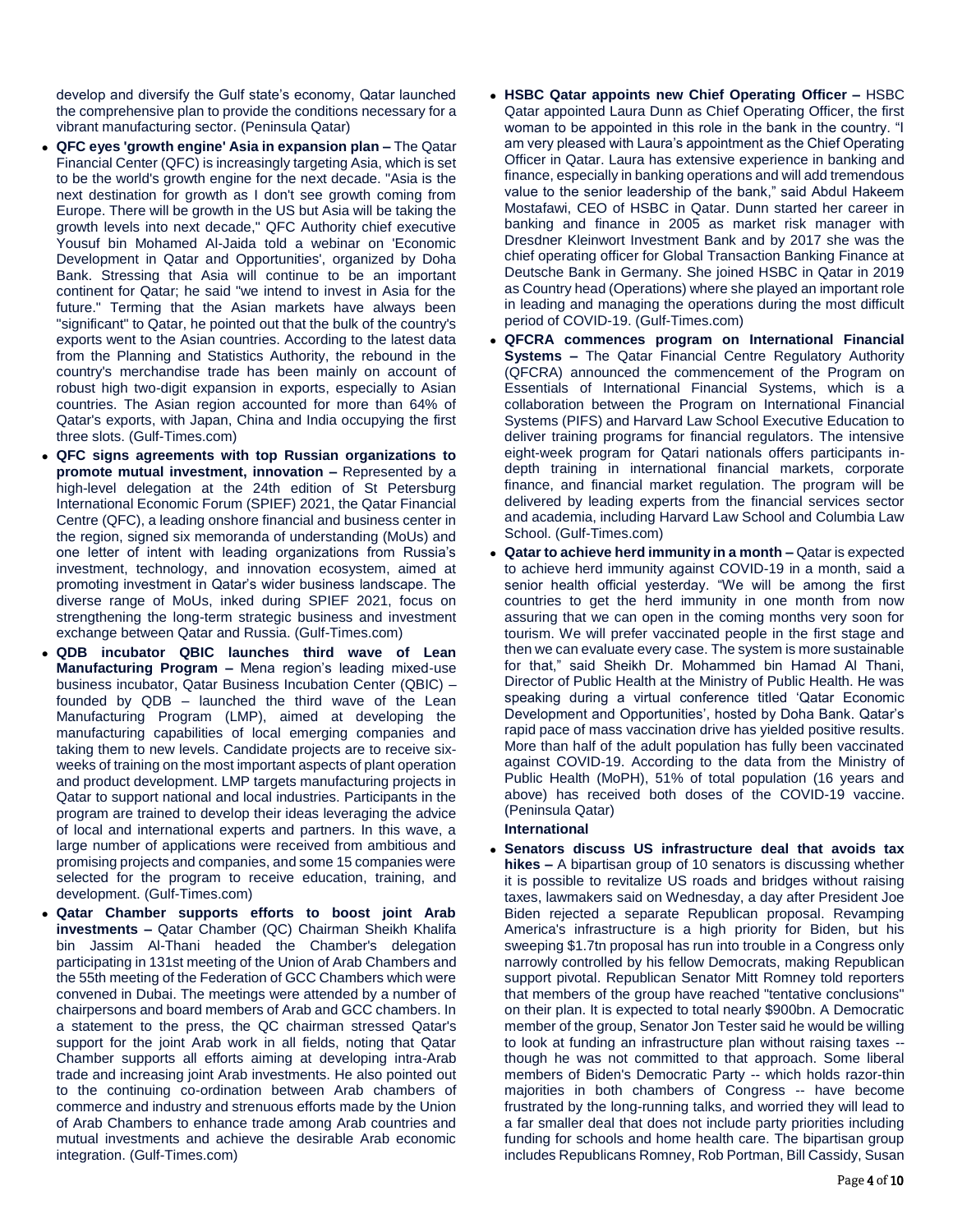Collins and Lisa Murkowski, and Democrats Tester, Kyrsten Sinema, Joe Manchin, Mark Warner and Jeanne Shaheen. Cassidy, who spoke to Biden about infrastructure by phone on Tuesday, predicted that any plan containing tax hikes would not receive enough Republican support to pass the Senate. That chamber's rules require 60 of its 100 members to agree to pass most legislation. Biden has proposed raising taxes on US corporations to help fund a sweeping package that would address physical infrastructure projects as well as climate change and social programs. Republicans have shown no appetite for tax increases, having strongly backed a 2017 tax cut law signed by former President Donald Trump. Romney and Portman said members of the group have not settled on a total amount of infrastructure spending and declined to discuss specific provisions they would pursue. Portman said the group is looking at funding mechanisms for their proposal that could face Democratic resistance including unspecified user fees and tapping into funds for COVID-19 pandemic-related unemployment payments to individuals that some states have returned to the US Treasury. The Senate is divided 50-50, with Democrats in control because Vice President Kamala Harris can cast a tie-breaking vote. Biden broke off talks on Tuesday with Republican Senator Shelley Moore Capito, who had headed a six-member Republican team including party leaders and top members of relevant Senate committees. Capito had offered Biden \$330bn in new infrastructure spending, far short of what he has sought. Cassidy said the bipartisan nature of his group could make a difference. The 10 senators now working on a new plan are part of a larger 20-member bipartisan group, known as the G-20, that includes Capito. Portman said he would continue to work closely with Capito and her team. (Reuters)

 **US wholesale inventories rise solidly; supply constraints loom –** US wholesale inventories increased strongly in April as businesses replenished stocks to meet pent-up demand, but supply constraints could make it harder to maintain the current pace of inventory rebuilding. The Commerce Department said on Wednesday that wholesale inventories rose 0.8% as estimated last month. Stocks at wholesalers advanced 1.2% in March. Wholesale inventories increased 5.2% in April from a year earlier. Inventories are a key part of gross domestic product. Economists polled by Reuters had forecast that April's increase in wholesale inventories would be unrevised. "There are downside risks for the inventory build," said Matt Colyar, an economist at Moody's Analytics in West Chester Pennsylvania. "Supply chain disruptions could become an even bigger problem, choking off producers' ability to restock depleted inventories." Manufacturers are battling shortages of raw materials and labor in the wake of pent-up demand unleashed by the reopening of the economy as vaccinations ease COVID-19's intensity. The supply constraints are underscored by a global semiconductor shortage, which is undercutting motor vehicle production as well as output of electrical equipment, appliances and components, raising prices and hurting sales of these goods. The component of wholesale inventories that goes into the calculation of gross domestic product also increased 0.8%. Economists maintained their lofty second-quarter GDP growth estimates, mostly in the double-digit zone, but cautioned that bottlenecks in the supply chain posed a downside risk. Though wholesale inventories of motor vehicles rose in April, they were down 3.3% on a year-on-year basis. Computer equipment stocks fell 1.1% in April. Businesses ran down inventories in the first quarter amid a burst in domestic demand. The inventory drawdown subtracted nearly three percentage points from GDP growth last quarter. Still, the economy grew at a robust 6.4% annualized rate after expanding at a 4.3% pace in the fourth quarter. Sales at wholesalers rose 0.8% in April after accelerating 4.3% in March. At April's sales pace it would take wholesalers 1.22 months to clear shelves,

unchanged from March. That is the shortest period since September 2014. "It reflects the robust demand as economies reopen, alongside the constraints on inventories amid supply chain disruptions, micro chip shortages, and rising commodity costs," said Mike Englund, chief economist at Action Economics in Boulder, Colorado. (Reuters)

- **MBA: US mortgage applications decline with a drop in refinancing –** US applications for home mortgages declined last week as refinancing dropped to its lowest level since February 2020 with fewer homeowners able to take advantage of lower rates during a holiday-shortened week. The Mortgage Bankers Association (MBA) said its seasonally adjusted market index fell 3.1% in the week ending June 4 from a week earlier. This reflected a 5.1% decline in applications for refinancing and was 27% lower than the same week one year ago. The purchase index increased 0.3% from a week earlier. The week's data included an adjustment for the Memorial Day holiday. "Homeprice growth continues to accelerate, driven by favorable demographics, the recovering job market and economy, and housing demand far outpacing supply," Joel Kan, an economist at the MBA, said in a statement. Surging home prices and limited supply has put a lid on home sales recently, and a record-low percentage of US consumers believe now is a good time to purchase a home. The average contract interest rate for traditional 30-year mortgages decreased to 3.15% last week from 3.17% the prior week. (Reuters)
- **NRF : US retail sales estimated to hit up to \$4.56tn in 2021 –** The National Retail Federation (NRF) raised its growth expectations for US retail sales in 2021 to between 10.5% and 13.5%, as more Americans get inoculated and the economy reopens at a more accelerated pace than previously predicted. The trade group now expects annual US retail sales of between \$4.44tn and \$4.56tn, from its previous estimates, issued in February, of between 6.5% and 8.2%, or more than \$4.33tn. "We are seeing clear signs of a strong and resilient economy," NRF Chief Economist Jack Kleinhenz said. The US retail group also forecast GDP growth to approach 7% in 2021, higher than the 4.4% and 5% projected earlier this year. "Most indicators (of US economic activity) point toward an energetic expansion over the upcoming months and through the remainder of the year," Kleinhenz added as he anticipates this year to be the fastest growth the US has experienced since 1984. (Reuters)
- **US Fed's reverse repo volume surges to record half a trillion Dollars –** The Federal Reserve's reverse repurchase window on Wednesday took in \$503bn in cash, hitting a record peak for a third consecutive session, as financial institutions flush with liquidity flocked to the Fed facility to park their cash and secure Treasury collateral. The US Treasury has targeted a \$450bn cash balance by the end of July, the debt ceiling deadline. To get there, the Treasury needs to spend its cash, which usually ends up on bank balance sheets, often in the form of money market funds. With short-term money market yields so low – in some cases negative – investors have trekked to the Fed's reverse repo facility, which pays a zero interest rate. "It's another indication of the cash-collateral imbalance in the financial system, and there does not appear to be significant relief in sight as Treasury cash balances are poised to continue to fall ahead of the debt ceiling deadline, and as Treasury bill issuance remains negative," said Dan Belton, fixed income strategist, at BMO Capital in Chicago. "The Fed has and will continue to relax any constraints to the facility which will keep rates from moving sustainably negative," he added. With the Federal Reserve in the midst of its quantitative easing program, the US central bank has been buying Treasuries both on the short- and long-end and flooding the financial markets with cash. In addition, the Treasury has reduced the supply of its bills in the market, exacerbating a collateral shortage that has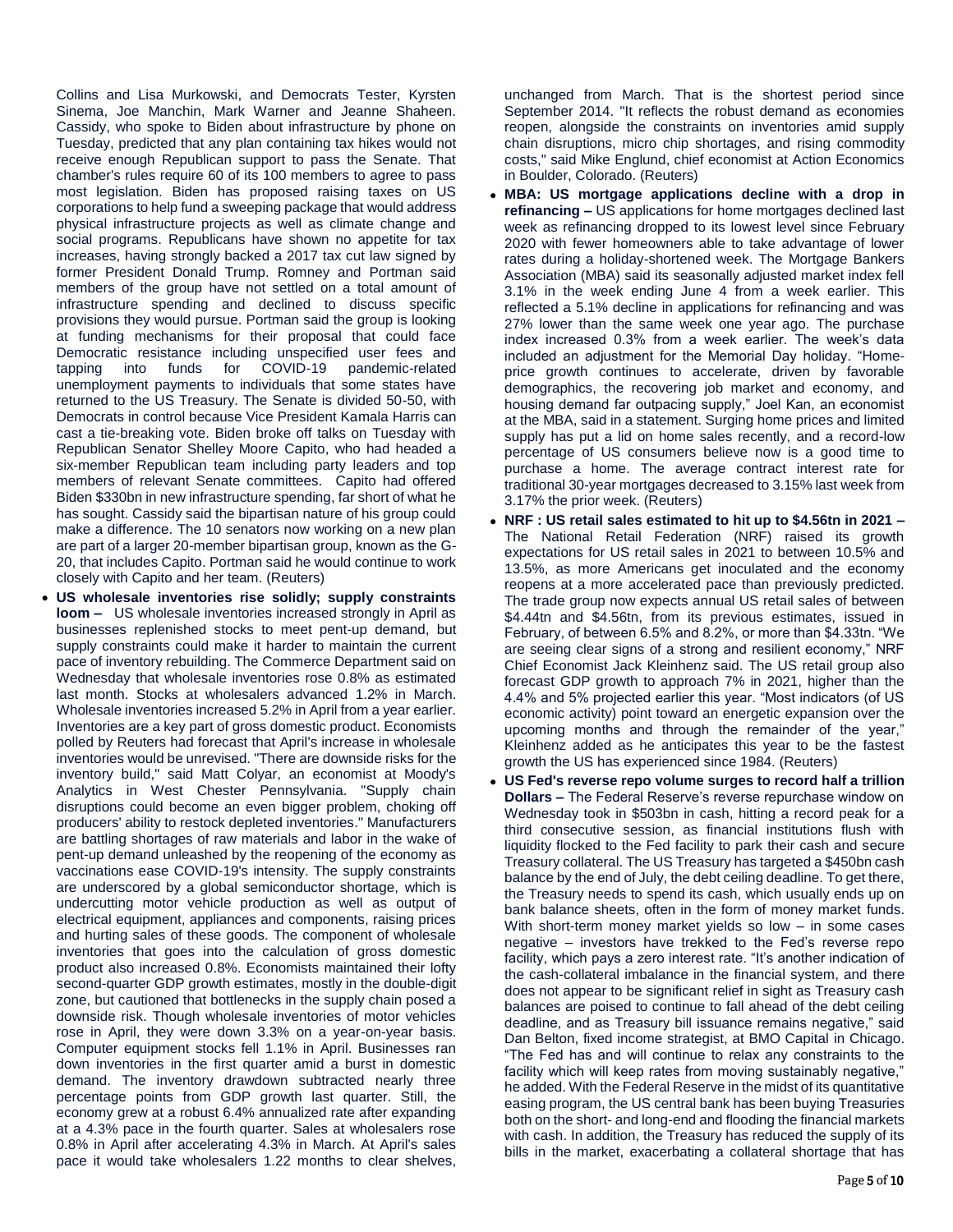prompted financial institutions to lend money to the Fed's reverse repo facility in exchange for Treasury collateral. Money market participants will be looking to the Fed's monetary policy meeting next week, when policymakers could decide to raise the reverse repo rate and the interest on excess reserves (IOER) rate, currently at 0.10%, two rates that influence the effective fed funds rate to trade within the target range. (Reuters)

- **UK-EU 'sausage war' talks yield threats, not progress –** Britain and the European Union failed on Wednesday to agree any solutions to ease post-Brexit trade with Northern Ireland and exchanged threats in a standoff that could cloud a weekend international summit. Since Britain completed its tortuous exit from the EU late last year, its relations with Brussels have soured further, with each side accusing the other of bad faith over a part of their Brexit deal that covers goods movements to Northern Ireland. The row has been dubbed the "sausage war" by UK media as it affects the movement of chilled meats from Britain to Northern Ireland, a British province. On Wednesday, the dispute moved up a gear, with Britain saying it could again unilaterally extend a grace period waiving checks on some foodstuffs, and the EU saying it could advance its legal action, a step that could end in tariffs and quotas. British Prime Minister Boris Johnson wants the summit of the world's seven largest advanced economies (G7) in southwestern England to showcase what he calls "global Britain". He said he wasn't worried about the spat overshadowing the event. But he could receive a warning from US President Joe Biden, who, according to the Times newspaper, will tell London to respect a deal with the EU that was designed to protect a 23-year-old peace settlement in Northern Ireland. British Brexit minister David Frost, who is expected to attend the summit and sit in on any talks with EU leaders, met European Commission Vice President Maros Sefcovic in London to address the issue. A senior UK source close to the talks said all options were on the table if there was no agreement, including London further extending a grace period that waives checks on some foodstuffs moving to Northern Ireland beyond June 30. Sefcovic responded in kind, saying the EU was considering advancing its legal challenge over Britain's actions, which could result in a court case by autumn or the eventual imposition of tariffs and quotas. (Reuters)
- **RICS : UK house-buying frenzy builds ahead of tax cut deadline –** A rush by home-buyers to beat an end-of-June deadline for a tax break and a shortage of properties on the market helped to push a measure of British house prices to its highest level since 1988 in May, a survey showed on Thursday. In the latest sign of the heat in the housing market, the Royal Institution of Chartered Surveyors' price index - which reflects the proportion of surveyors reporting price increases - rose for a fourth month to +83 from +76 in April. "With the economy performing better than could have been expected even a short while ago and the cost of money still at rock bottom levels, the principal drivers supporting demand will remain in place even after the expiry of the stamp duty holiday," RICS chief economist Simon Rubinsohn said. "More challenging is the question of supply, a theme coming back strongly from respondents to the survey." As in many other countries, demand for housing in Britain has soared since the coronavirus pandemic led to an increase in working from home and a jump in demand for bigger properties. RICS said the mismatch between rising new buyer enquires and falling new instructions by sellers was the widest since November 2013. However, there were signs that more properties would be coming onto the market as appraisals increased and 12-month sales expectations were flat. British finance minister Rishi Sunak, seeking to soften the COVID-19 hit to the economy, last year exempted the first 500,000 Pounds (\$707,500) of property purchases in England or Northern Ireland

from the stamp duty tax. In March he extended the incentive until the end of June after which there will be a 250,000 Pound taxfree allowance until the end of September. Bank of England Chief Economist Andy Haldane said on Tuesday that Britain's housing market was "on fire" which would probably aggravate wealth inequalities in the country. Deputy Governor Dave Ramsden has said there was a "risk that demand gets ahead of supply and that will lead to a more generalized pick-up in inflationary pressure." Rubinsohn at RICS said government measures to speed up home-building had not convinced the industry that the shortage of properties available for sale would ease any time soon. Expectations for prices and rents in five years' time hit their highest levels since the middle of the last decade. (Reuters)

- **German exports rise slightly in April –** German exports rose in April, prompted by increasing trade with the US, suggesting a continued recovery in Europe's biggest economy. Seasonally adjusted exports increased by 0.3% on the month after an upwardly revised rise of 1.3% in March, the Federal Statistics Office said on Wednesday. "After eleven increases in a row, the export sector can take it easy. Especially since its outlook remains positive," Alexander Krueger at Bankhaus Lampe said. Exports to the US jumped by 59.9% compared to April last year soon after Germany entered its first lockdown to curb the coronavirus. On the year, exports to China rose by 16% while sales to the UK rose 64%, the first increase since the beginning of the year and the UK's completion of its departure from the European Union. Imports dropped 1.7% after an increase of 7.1% in the prior month, as more German companies reported bottlenecks and rising costs for raw materials. "The scarcity of materials and the lack of preliminary products are weighing on industrial production," Thomas Gitzel at VP Bank said. A Reuters poll had pointed to a 0.5% rise in exports and a 1.1% drop in imports. The trade surplus grew to 15.9bn Euros from 14bn Euros in March. (Reuters)
- **PM : Japan will aim to meet fiscal targets, raise minimum wage –** Japanese Prime Minister Yoshihide Suga said on Wednesday the government will aim to achieve its fiscal targets including its goal to bring the primary balance to a surplus. Suga also said the government will strive to raise the nationwide average minimum wage to 1,000 Yen (\$9) an hour soon. Suga made the remarks at a meeting of the government's top economic council, which approved the government's fiscal blueprint for this year. (Reuters)
- **Nikkei: Japan's Suga to compile big stimulus package around summer –** Japanese Prime Minister Yoshihide Suga's administration will compile a large-scale economic stimulus package before calling a snap election in September, the Nikkei newspaper reported on Thursday. The Nikkei did not specify how much spending may be involved. Opposition parties have called for a package of around 30tn Yen (\$273.67bn), a proposal Suga brushed aside in a debate with their leaders on Wednesday. Taking into account such calls, however, Suga will likely order his cabinet to compile a massive stimulus package around summer to appeal to voters in an expected lower house election in September, the paper said without citing sources. Tokyo has deployed massive stimulus packages totaling \$3tn over the past year to combat the COVID-19 pandemic, further straining public finances by adding to the debt pile that is the biggest among major industrialized nations. Suga has repeatedly brushed aside the chance of compiling another stimulus package any time soon, arguing that the government still had money left over from a pool of reserves set aside to meet immediate funding needs to combat the pandemic. (Reuters)
- **Japan's wholesale prices rise at fastest pace in 13 years on commodities surge –** Japan's wholesale prices rose 4.9% in May from a year earlier to mark the biggest increase in 13 years,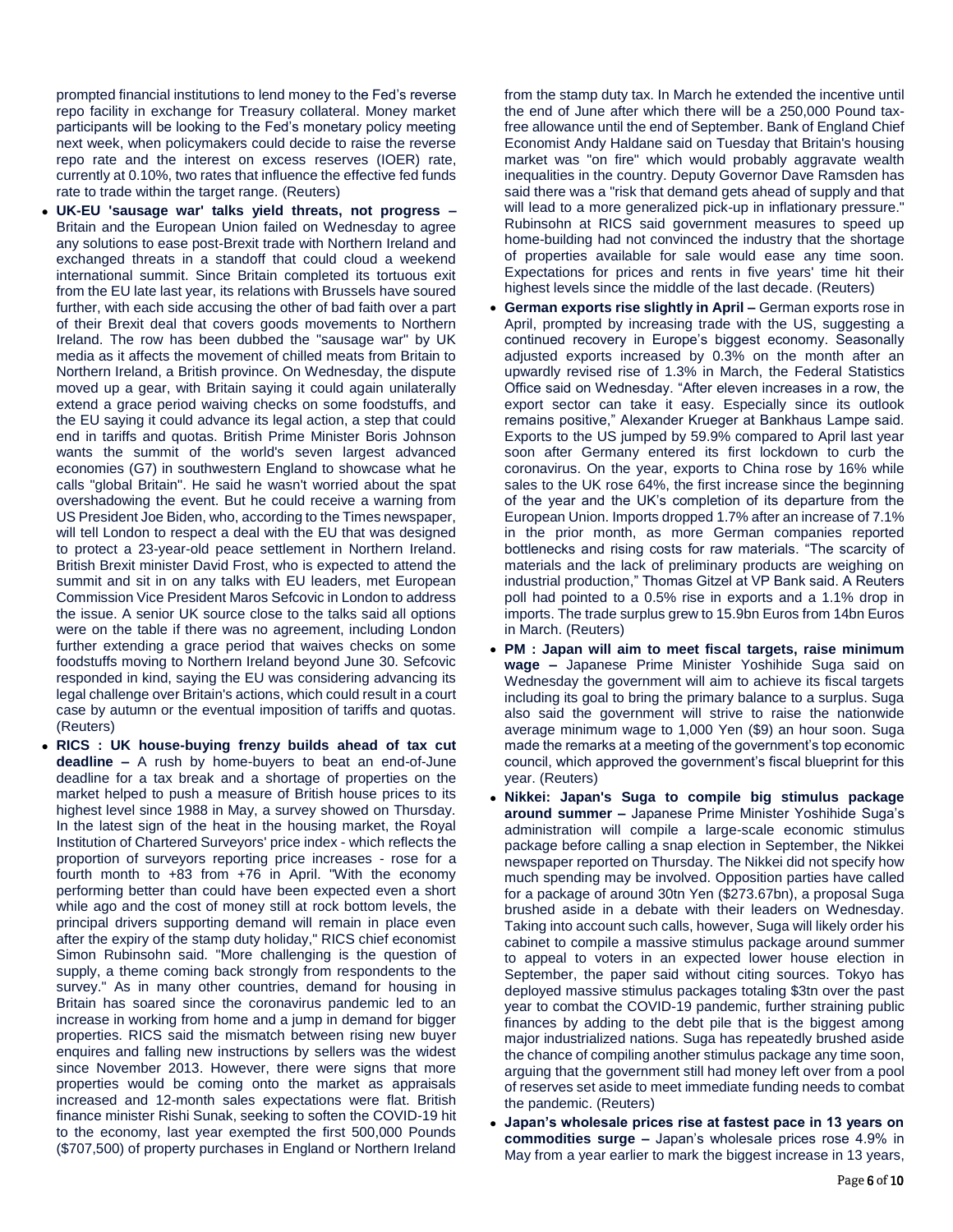data showed on Thursday, indicating that higher commodities costs could hit companies slowly emerging from the COVID-19 pandemic's pain. The gain in the corporate goods price index (CGPI), which measures the prices companies charge each other for their goods, was more than market forecasts for a 4.5% increase and followed a 3.8% rise in April, Bank of Japan data showed. It was the biggest annual increase since September 2008. "Rising commodities prices reflecting the global economic recovery is pushing up wholesale prices for a broad range of goods," Shigeru Shimizu, head of the BOJ's price statistics division, told a briefing. "The data shows companies are starting to pass on rising costs, though the gain in wholesale prices is driven more by external factors rather than domestic demand," he said. Oil and coal prices jumped 53.5% in May from a year earlier, while prices of nonferrous metals were up 41.6%, as robust US and Chinese demand boosted raw material costs, the data showed. Wood and lumber prices were also up 9.7%, reflecting a shortage of raw material and rising demand across the world, Shimizu said. Rising costs would pinch margins for many companies including retailers still reeling from state-ofemergency curbs implemented to prevent the spread of the pandemic, clouding the outlook for Japan's fragile economic recovery. Companies, on the other hand, have been cautious of passing on the higher costs to households. Core consumer prices fell 0.1% in April from a year, marking the ninth consecutive month of decline - a sign sluggish domestic demand was discouraging firms from raising prices. (Reuters)

- **Economy ministry official: Brazil inflation to peak in June or July –** Brazil has some "issues" with inflation right now, but it will peak in June or July then fall toward the central bank's target range thanks to combined monetary and fiscal policy action, a senior Economy Ministry official said on Wednesday. Special secretary to the ministry Adolfo Sachsida was speaking in an online event hosted by the Brazil-Florida Business Council on the day figures showed monthly inflation in May at a 25-year high for that month and the annual rate above 8% for the first time since 2016. "Right now we have some issues with inflation, I understand that, and probably inflation will peak in June and July. However, we are working very hard to bring inflation to inside the target by the end of the year," Sachsida said. Sachsida said the government's firm commitment to fiscal consolidation will help anchor inflation expectations, as well as attract investment and keep a lid on long-term interest rates. Central bank chief Roberto Campos Neto, meanwhile, said earlier this week that policymakers are "100% committed" to meeting the bank's inflation goals. This year's target is 3.75% with a 1.5 percentage point margin of error on either side, and next year's is 3.50%, with the same level of leeway. The central bank is widely expected to raise interest rates by 75 basis points for a third time next week, lifting its benchmark Selic rate to 4.25%. Many economists expect it to rise much further in the coming months. "I am quite sure that the central bank is going to do its part to put inflation down, and we here in the government are going to do the same," Sachsida said. (Reuters)
- **Russia's high inflation shifts expectations for bigger rate hike on Friday –** Russia's unexpectedly high inflation in May prompted a wide-scale revision of forecasts, shifting market expectations towards a bigger 50 basis-point interest rate increase on Friday, a Reuters poll suggested on Wednesday. Annual consumer inflation, the central bank's main area of responsibility, overshot expectations and accelerated to 6.0% in May, reaching its highest since October 2016 when the key rate was at 10%, data showed late on Monday. Twenty-seven of the 29 analysts and economists polled after the inflation release said the central bank would raise the key rate to 5.50% from 5% (RUCBIR=ECI). The previous Reuters poll from Monday showed

19 of the 28 polled experts expected the central bank to raise the key rate by 25 basis points. Only nine experts polled on the first day of the rate-setting week predicted the central bank to raise rates by 50 basis points, as it did in April. "May inflation surprise favors another 50bp hike," Deutsche Bank analysts said of the inflation reading that overshoot Reuters forecast of 5.8%. The central bank targets annual consumer inflation of 4%. It climbed above the target in late 2020 amid global inflation and as the weaker Rouble filtered into prices. The central bank this year announced a plan to return to a neutral policy rate of 5%-6% after slashing the rate to a record low of 4.25% in 2020 to prop up the economy amid the COVID-19 pandemic and a drop in oil prices. Rate increases became more necessary recently when the Rouble took a hit from a new wave of sanctions, while inflationary expectations among people in Russia reached a four-year high and the pace of economic growth exceeded expectations. Two experts in the latest poll still said the central bank would raise the rate to 5.25%. (Reuters)

- **Reuters poll: India retail inflation likely rebounded to 5.30% in May –** India's retail inflation likely rose last month after a threemonth low in April, lifted by higher food and energy prices, but stayed within the Reserve Bank of India's target range for the sixth consecutive month, a Reuters poll found. "In April, the retail prices of petroleum products were kept unchanged because of multiple state elections being held then, despite rising crude prices," said Kunal Kundu, India economist at Societe Generale. "But immediately thereafter, the retail prices were increased about seven times in May itself, which led to substantial shooting up of this inflation component." The June 4-9 poll of 40 economists showed consumer price inflation rose to 5.30% in May from a year ago, after dipping to a three-month low of 4.29% in April. If realized, inflation will have held within the RBI's 2%-6% comfort range for the sixth month in a row. While there were fewer supply chain disruptions during the recent pandemic lockdowns compared with last year, a general rise in inflation globally has elevated domestic price pressures. Inflation was forecast to average 5.0% this fiscal year, according to a Reuters poll of economists late last month. That was similar to the RBI's estimated average of 5.1%, at its June meeting. Inflation holding within the target range will likely help the RBI to focus its policies more towards the economy, which has taken a hit from a second coronavirus wave. Even before that wave struck, Asia's third largest economy expanded just 1.6% in the Jan-March quarter from a year ago. For this fiscal year, predictions for growth have been repeatedly downgraded by economists and major institutions in recent weeks. While that suggests demand would be subdued, rising input costs were likely to pressure some components of the inflation basket higher. The wholesale price index was expected to rise 13.07% in May from a year ago, as compared to 10.49% in April. The poll also showed industrial output likely jumped 120.0% in April from a year ago, when it plunged 57.3% from a stringent lockdown imposed back then. India's infrastructure output - which comprises of eight main industries and accounts for about 40% of the total factories' production - rose 56.1% in April. (Reuters)
	- **Regional**
- **Saudi Aramco raises \$6bn with debut Sukuk –** Saudi Aramco locked in another \$6bn on Wednesday to help fund a large dividend as it returned to the international debt markets with its first US dollar-denominated Sukuk sale, a document showed. The debt issuance, which will help fund a \$75bn dividend commitment that will mostly go to the government, comprises tranches of three, five and 10 years, a document from one of the banks arranging the deal and seen by Reuters showed. Aramco sold \$1bn in the three-year tranche at 65 basis points (bps) over US Treasuries (UST), \$2bn in the five-year portion at 85 bps over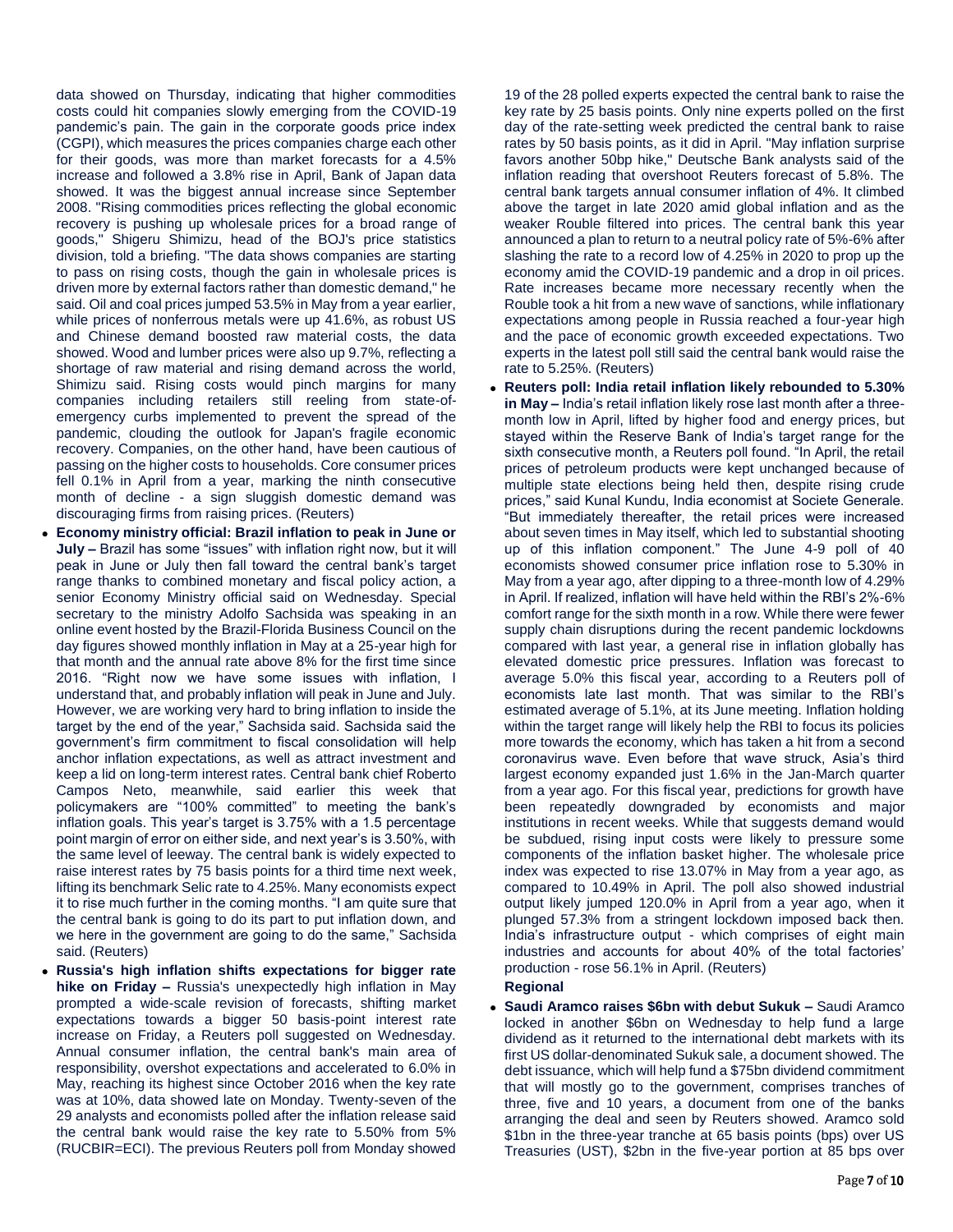UST and \$3bn in 10-year paper at 120 bps over UST. Initial price guidance was around 105 bps over UST for the three-year bonds, around 125 bps over UST for the five-year notes and around 160 bps over UST for the 10-year tranche. The spreads were tightened after the deal attracted combined orders of more than \$60bn. Aramco last year maintained its promised \$75bn annual dividend to shareholders despite lower oil prices and is expected to shoulder significant domestic investments in Saudi Arabia's plans to transform the economy. (Reuters)

- **Saudi to be anchor investor in \$800mn Gulf Infrastructure Fund –** Saudi Arabia's sovereign Public Investment Fund (PIF) is to be an anchor investor in a new \$800mn Gulf infrastructure fund, according to the Financial Times, citing sources. The fund will be setup by Aberdeen Standard Investments and Investcorp. First close for the fund at \$250mn is being finalized by Investcorp and could be announced as early as next week. Investments are seen in social infrastructure projects across the Gulf states, including healthcare, education, social housing, water and digitization. (Bloomberg)
- **Alinma Bank to issue additional Tier 1 Sukuk in Riyals –** Saudi lender Alinma Bank has mandated Alinma Investment Company, J.P. Morgan as joint lead managers and joint bookrunners for the potential private placement offer. The number and value of Sukuk to be offered will be determined on market conditions. (Bloomberg)
- **Dubai May PMI at 51.6 vs 53.5 in April –** The Dubai non-oil private sector economy continued to expand in May, latest PMI data suggests, although the rate of growth cooled off from April's robust level. Output and new business both grew to a lesser extent, while there was a renewed decrease in employment. After rising for the first time in three years in April, output charges declined in the latest period, as firms sought to boost their sales whilst cost pressures remained weak. The headline IHS Markit Dubai Purchasing Managers' Index (PMI) is derived from individual diffusion indices which measure changes in output, new orders, employment, suppliers' delivery times and stocks of purchased goods. The survey covers the Dubai non-oil private sector economy, with additional sector data published for travel & tourism, wholesale & retail and construction. After posting a 17 month high of 53.5 in April, the seasonally adjusted IHS Markit Dubai Purchasing Managers' Index (PMI) fell back to 51.6 in May. However, this still signaled the second quickest improvement in operating conditions for ten months. Four of the five sub-indices of the headline PMI provided a weaker contribution than in April, with suppliers' delivery times the exception. The largest drops were recorded by the Output and New Orders Indices, which both decreased by 3.8 points over the month. (Markit)
- **Emirates NBD lists \$750mn bond on Nasdaq –** Emirates NBD, Dubai's largest lender has listed its \$750mn bond - Additional Tier 1 (AT1) capital bond - on Nasdaq on Wednesday. The bank's second offering for 2021 has increased Emirates NBD's listed bonds to more than \$5.1bn, making it the largest financial services bond issuer on Nasdaq. The latest issuance was 2.3 times oversubscribed and attracted demand from the region, as well as Asia, Europe and the UK, among others, the bank said in a statement. "The successful issuance and listing of the second bond underlies investor confidence in the fundamentals and prospects of the bank as one of the largest banking groups in the region, as well as the growth outlook for the UAE's economy," Vice Chairman and Managing Director of Emirates NBD, Hesham Abdulla Al Qassim said. (Reuters)
- **Founder of Dubai's DAMAC offers \$255mn to take property firm private –** UAE property tycoon Hussain Sajwani made a \$255mn offer on Wednesday to buy out minority shareholders in DAMAC Properties, which he has run for nearly two decades. The all-cash offer comes amid a years-long slump in Dubai's once hot

property market, a decline exacerbated by the economic hit from the COVID-19 pandemic. DAMAC is best-known for building the Middle East's only Trump-brand golf course, which opened in Dubai in 2017 while Donald Trump was US President. The deal confirms a Reuters report in 2020 that Sajwani was considering buying out minority shareholders. Sajwani, who resigned both as Chairman and from the board, made the offer through investment vehicle Maple Invest Co, which said he directly and indirectly controls 88.106% of DAMAC. Maple Invest Co intends to increase the holding to at least 90% plus one so it can exercise its right to buy out the remaining minority shareholders, it said in a statement. (Reuters)

- **Mubadala gets Brazil regulatory approval to buy Petrobras' RLAM –** Mubadala gets Brazil regulatory approval to buy Petrobras' RLAM. The superintendence of Brazil's antitrust regulator, known as Cade, approved the deal between MC Brazil Downstream and Petrobras, according to a decision published in the country's official gazette. MC is part of Mubadala's company's portfolio, according to a document on Cade's website. (Bloomberg)
- **ADQ offers to combine exhibitions co with ADNH –** Abu Dhabi state-owned ADQ said on Wednesday it submitted an offer to Abu Dhabi National Hotels Company (ADNH) to combine Abu Dhabi National Exhibitions Company (ADNEC) with the hotel firm. The combination would "create one of the largest hospitality, events, and catering powerhouses in the region," the holding company said in an statement via email. Upon completion, the combined group would have assets of around AED20bn, it said. ADNH would issue to ADQ a convertible instrument that would convert into 1.221bn ordinary shares in the capital of ADNH at a price of AED3.93 per share. After the transaction is completed, ADQ will own roughly 54.98% of ADNH, it added. (Reuters)
- **ADIA joins Medline buyout group –** Abu Dhabi Investment Authority (ADIA) is joining one of the biggest leveraged buyouts of all time by investing about \$1bn alongside a consortium acquiring medical supply company Medline Industries Inc. The world's third-biggest wealth fund, known as ADIA, will back the takeover of Medline by Blackstone Group Inc., Carlyle Group Inc. and Hellman & Friedman, according to sources. Singapore's state-owned investor GIC Pte is also investing in the deal, which values Medline at more than \$30bn. A spokesperson for ADIA confirmed the investment in response to Bloomberg queries. Abu Dhabi's rainy-day fund has amassed just under \$700bn in assets, according to estimates from Global SWF and the SWF Institute, with a mandate to funnel the government's oil surplus into foreign holdings. Medline is the biggest private US manufacturer and distributor of medical supplies like gloves, gowns and exam tables to hospitals and doctor's offices. The private equity consortium beat out Canadian investment giant Brookfield Asset Management Inc., which was bidding on its own, to acquire the business. (Bloomberg)
- **Aldar gets extension to submit SODIC's merger offer –** Aldar Properties received approval from the Egyptian Financial Regulatory Authority for an extended deadline to present a mandatory tender offer to acquire at least 51% of the outstanding share capital of The Sixth of October for Development and Investment (SODIC). Aldar was granted an additional 30 business days commencing from the original date of the expiry of the initial grace period, June 14. Aldar's proposal to SODIC is subject to due diligence, as well as applicable regulatory approvals and other conditions. (Bloomberg)
- **Kuwait's Ahli United Bank sells \$600mn Islamic bond –** Kuwait's Ahli United Bank has sold \$600mn in Additional Tier 1 Islamic bonds at 3.875%, a document showed on Wednesday. Pricing on the bond tightened from an initial price guidance of around 4.375% after the debt sale attracted more than \$1.7bn in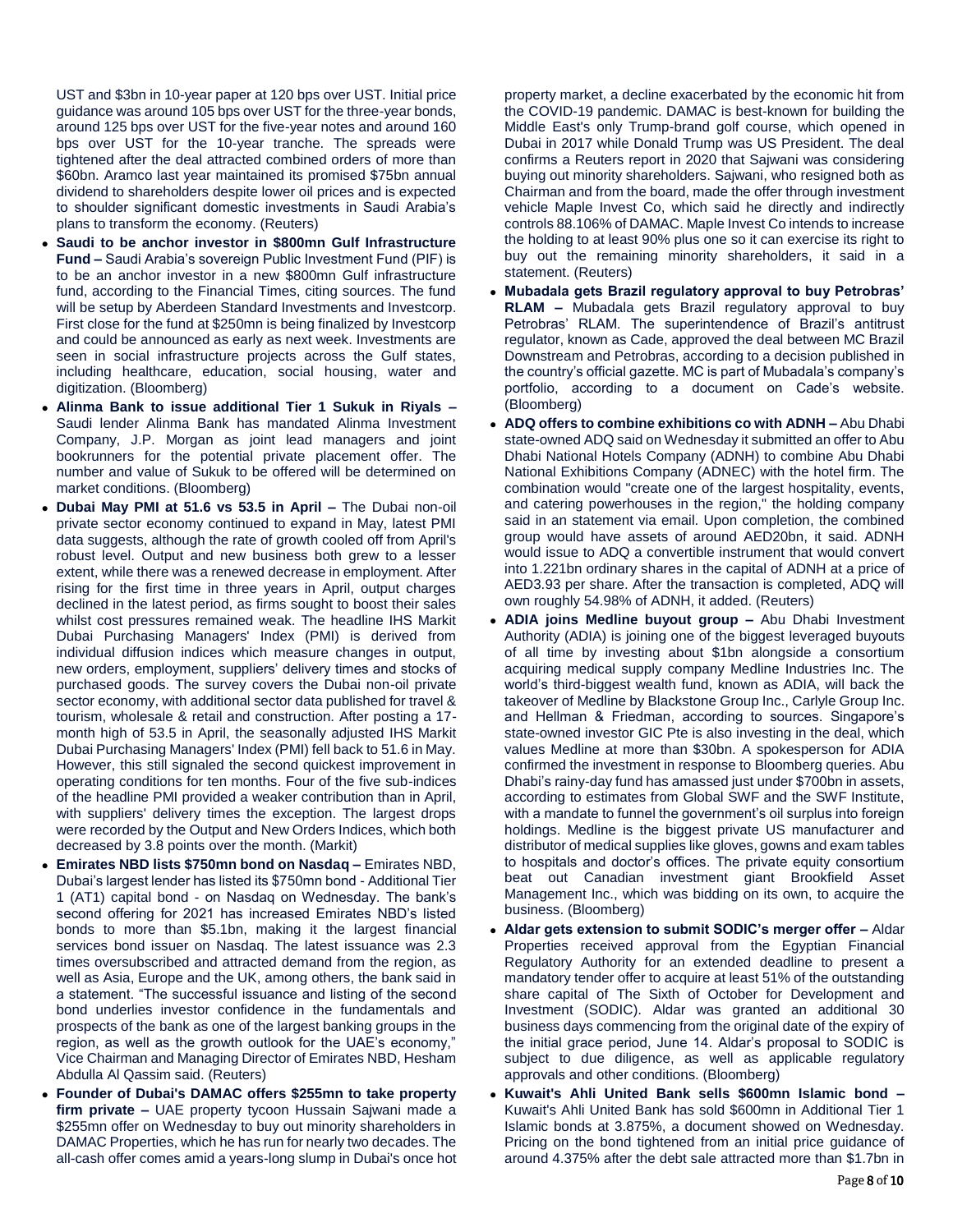orders, the document from one of banks on the deal showed. Additional Tier 1 (AT1) bonds are designed to be perpetual in nature, but issuers can redeem or "call" them after a specified period. Ahli United Bank's AT1 Sukuk will be non -callable for 5 - 1/2 years. Kuwait's Ahli United, nearly three -quarters owned by Bahrain's Ahli United Bank, hired Citi, HSBC, Standard Chartered, Abu Dhabi Islamic Bank, Kamco Invest, KFH Capital and Kuwait International Bank to arrange the deal. (Reuters)

- **Kuwaiti mortgage law may benefit Boubyan, Gulf Bank most –** Lenders with strong domestic presence in Kuwait, like Boubyan Bank and Gulf Bank, may be the biggest beneficiaries of a draft mortgage law being considered in the Gulf state, according to EFG -Hermes. The draft law says "that banks could extend mortgages to Kuwaiti households for financing the construction of their first homes on lands allocated," analysts Elena Sanchez - Cabezudo and Ahmed El -Shazly write in a note. The mortgage lending opportunity could range from KD5.7bn to KD11.3bn under a more optimistic scenario. Analysts see law adding 4% to 7% to system loans per year from 2022 to 2025. National Bank of Kuwait could see a 4% boost in profit from 2022 to 2025 combined, Kuwait Finance House +6%, Boubyan Bank +10%, Gulf Bank +10%. (Bloomberg)
- **Fitch: Bahrain's Islamic banking sector has room to grow –** The market share of Islamic banks (including Islamic windows) in Bahrain is expected to increase in 2021 -2022, driven by bank mergers and acquisitions, and a rising awareness of shariah products among the public. In a recent report, Fitch Ratings said the growth will build on its current position of accounting for 37.1% of domestic banking system assets and 17.2% of total banking system assets (including foreign assets). The domestic market share of Islamic banks has been steadily rising from 35.4% in 2015, driven by an increase in real estate financing, but the pandemic and lower oil prices in 2020 resulted in domestic asset growth of Islamic banks (2.1%) lagging conventional banks' (5.7%). "The Islamic banking sector benefits from mainstream relevance and high awareness of Islamic products, a wide branch and digital banking network, government support in the form of an enabling regulatory framework and the availability of Islamic liquidity -management instruments," the ratings agency said. In the medium term, the Islamic banking market share could receive a boost from the conversion of Ahli United Bank to an Islamic bank from a conventional bank upon the acquisition by Kuwait Finance House. Following the conversion, Bahrain's largest bank would be Shari'ah -compliant. The acquisition could also create the GCC's sixth -largest bank, with over \$100bn in assets. However, the acquisition was postponed due to the pandemic. (Zawya)